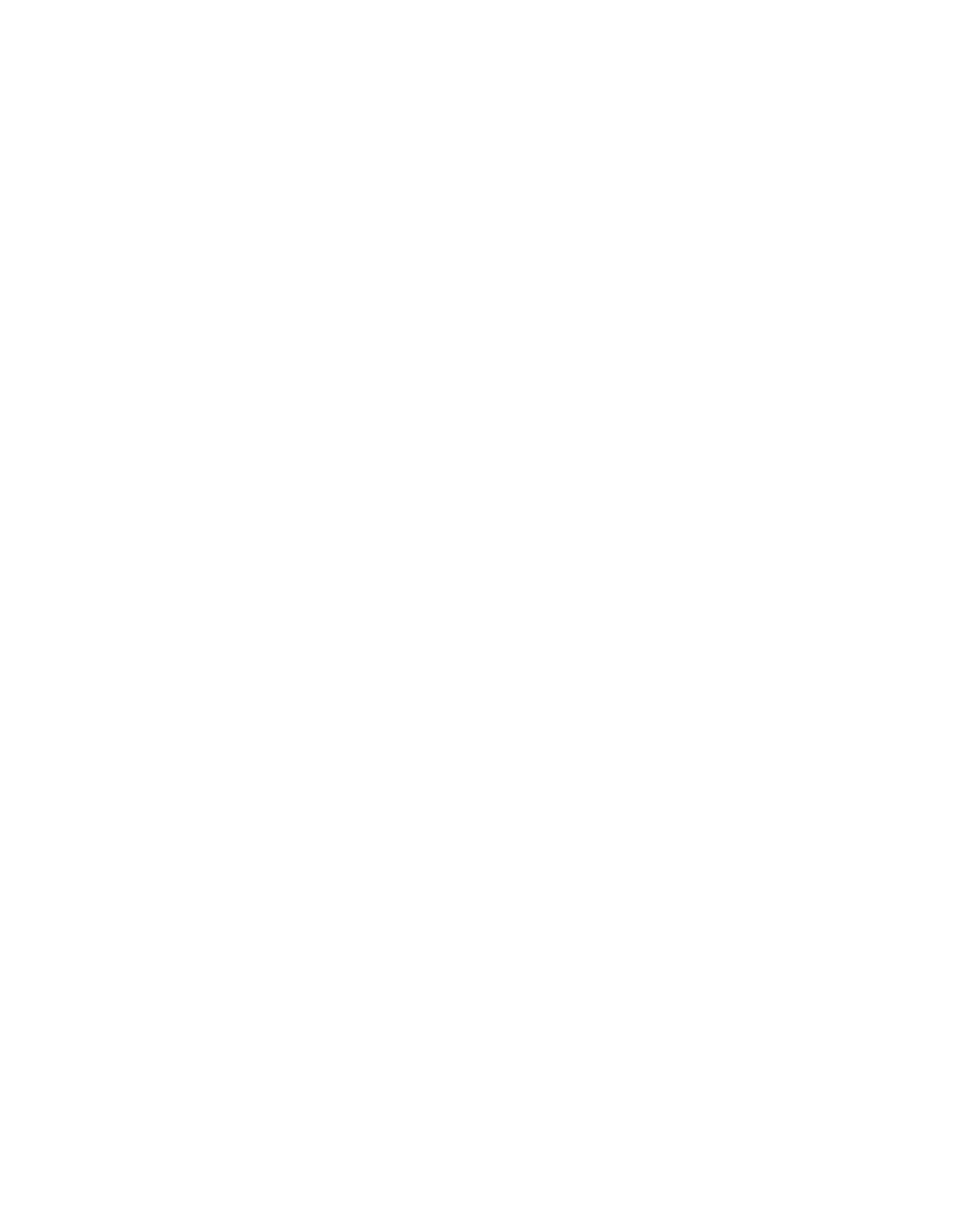A BILL supplementing and amending by decreasing an existing item of appropriation and adding a new item of appropriation for expenditure of public moneys out of the State Treasury from the balance of moneys remaining as an unappropriated balance in the State Fund, State Excess Lottery Revenue Fund, to the State Department of Education, School Building Authority, fund 3514, fiscal year 2020, organization 0402, by supplementing and amending chapter 31, Acts of the Legislature, regular session, 2019, known as the Budget Bill, for the fiscal year ending June 30, 2020.

 Whereas, The Governor submitted to the Legislature the Executive Budget Document, dated January 8, 2020, which included a statement of the State Fund, State Excess Lottery Revenue Fund, setting forth therein the cash balance as of July 1, 2019, less net appropriation balances forwarded and regular and recommended supplemental appropriations for the fiscal year 2020; and

 Whereas, It appears from the statement of the State Fund, State Excess Lottery Revenue Fund, and this supplemental appropriation bill, there remains an unappropriated balance in the State Treasury which is available for appropriation during the fiscal year ending June 30, 2020; therefore

#### *Be it enacted by the Legislature of West Virginia:*

 That chapter 31, Acts of the Legislature, Regular Session, 2019, known as the Budget Bill, 2 be supplemented and amended by decreasing an existing item of appropriation and adding a new item of appropriation to Title II, Section 5 thereof, to read as follows: TITLE II – APPROPRIATIONS. **Sec. 5. Appropriations from state excess lottery revenue fund.** *305 –Department of Education – School Building Authority –* 8 Fund 3514 FY 2020 Org 0402